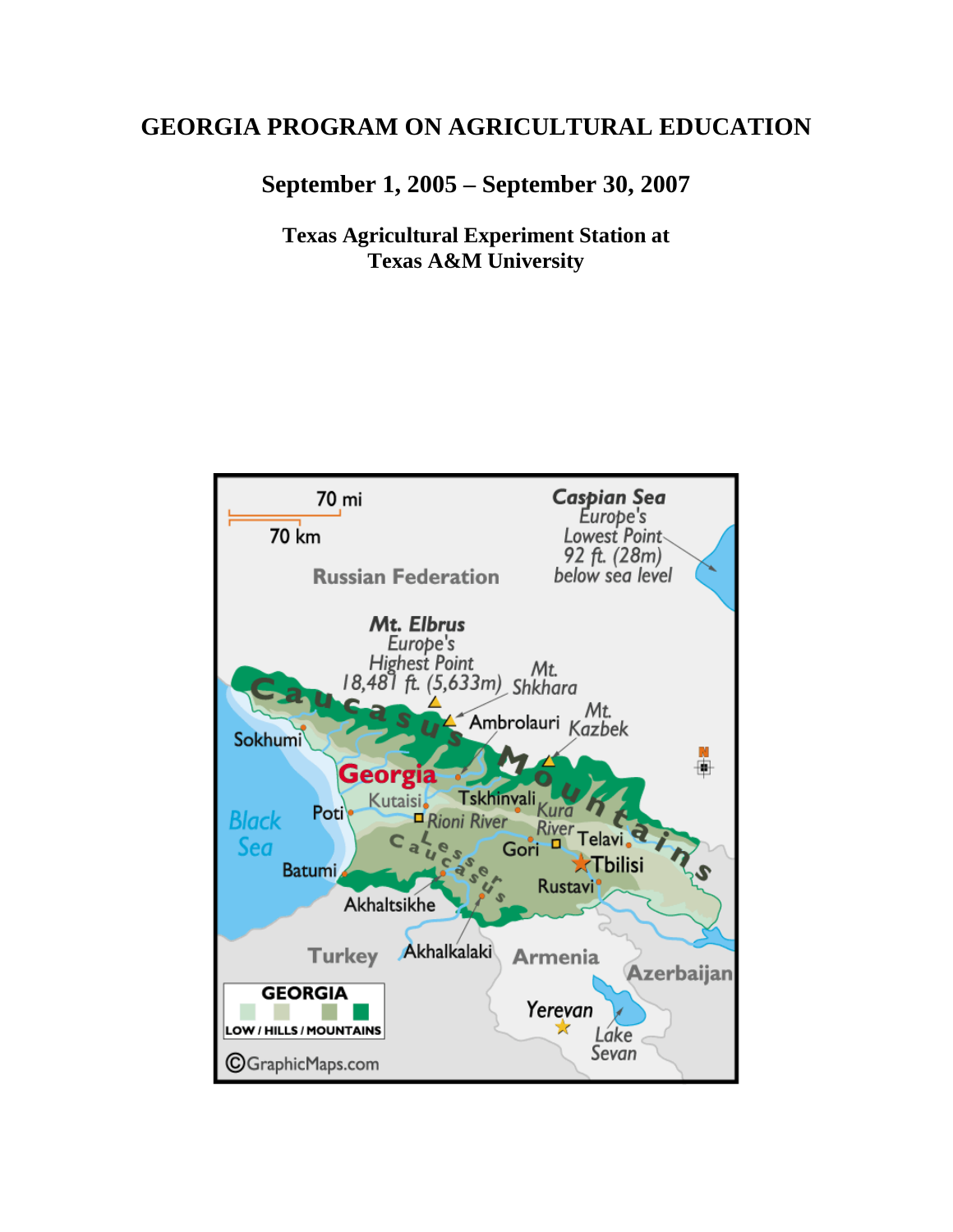# **Preface**

## **Georgia Program on Agricultural Education – 2005-2007**

Submitted by the Department of Agricultural Economics, Texas A&M University

February 2008

Since 1991, agricultural education in Georgia has been in decline. Although the number of students studying increased, the quality of education decreased. Because the need for a good agricultural education system is essential for agricultural development, the new government of Georgia promoted education as one of its key reform areas and started to make changes in this sector. There are several institutions of higher agricultural education in Georgia; however, the main state institution is the Georgian State Agricultural University (GSAU) in Tbilisi with about 8,000 students. Another institution where progress is being made is the Batumi Institute for Tropical and Subtropical Agriculture (BITSA).

Texas A&M University has been actively involved since 1999 in collaborative agribusiness education projects in Armenia, and more recently in the Republic of Georgia. The primary accomplishment has been the establishment of the Agribusiness Teaching Center (ATC) at what was once the Armenian Agricultural Academy (AAA) in Yerevan and is now known as the Armenian State Agrarian University (ASAU).

The agricultural education project in Georgia had several parts: a needs assessment, an English language component, a faculty training component, student field trips, and a student internship program. Funding for the project started in October 2005 and ended in September 2006 with an extension to 2007.

All parts of the project were successful and highly regarded by the Rectors of the universities that participated. They noted that the project worked closely with them, that they always were a part of the planning, and that they were kept aware of what progress was being made. They were pleased that faculty and students were both included, and they anticipated that the project will have a lasting impact on their institutions.

There were no weak components of those objectives whose activities were funded. A continuation of the program would provide additional impact on agricultural development in Georgia.

It is our hope that those who read these words can share in the excitement the participants have had in making the discoveries that were involved. We are pleased to submit this final report.

| John P. Nichols, Head, Department of Agricultural Economics, Texas A&M University |  |  |  |  |
|-----------------------------------------------------------------------------------|--|--|--|--|
| Office phone: $979-845-2116$ , Email: $ipn@tamu.edu$                              |  |  |  |  |
| Daniel J. Dunn, Educational Coordinator in Armenia, Email: danldunn@yahoo.com     |  |  |  |  |
| Susan Livingston, Administrative Assistant, Texas A&M University                  |  |  |  |  |

Office phone: 979-862-4483, Email: s-livingston@tamu.edu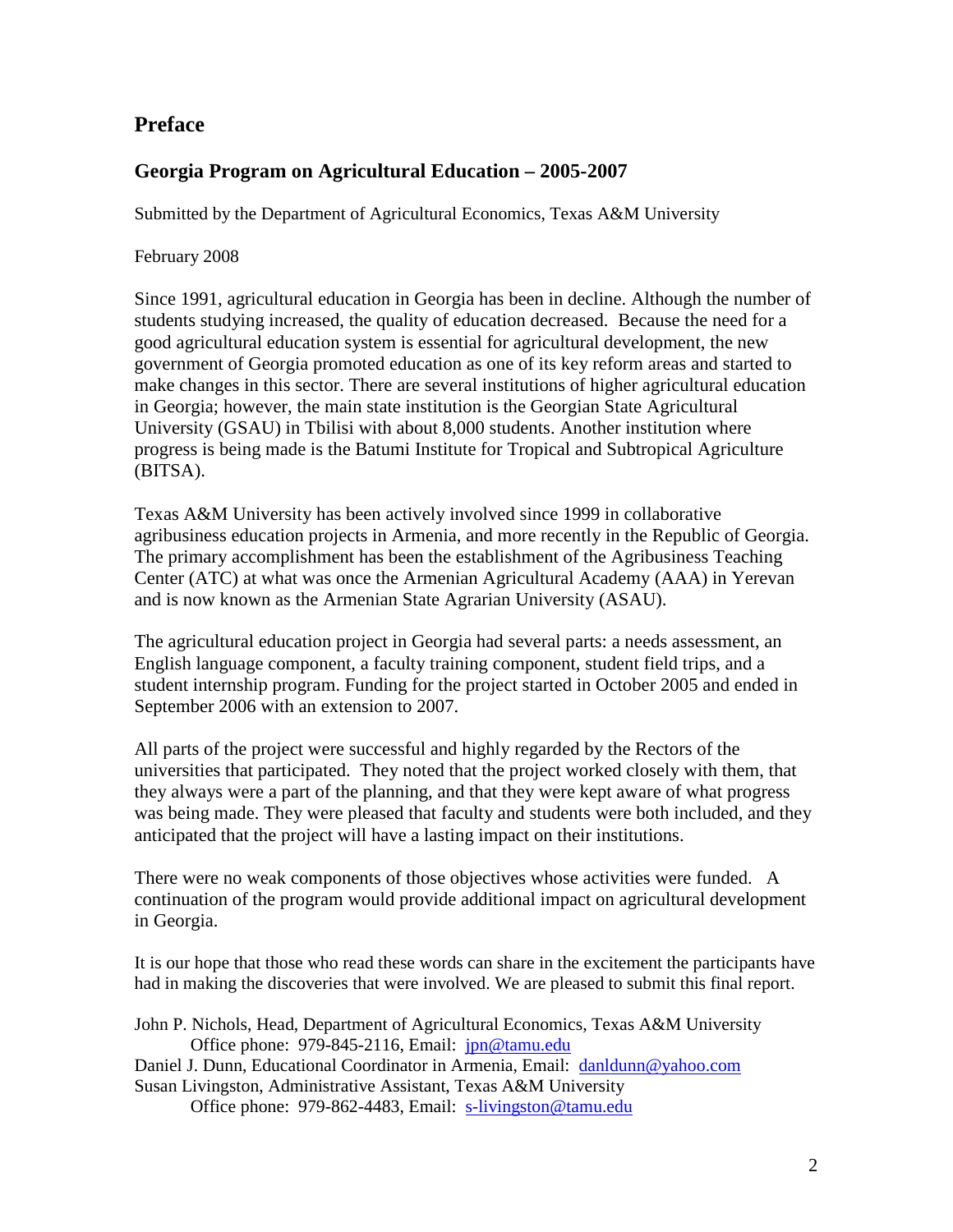### **STRENGTHENING HIGHER AGRIBUSINESS EDUCATION IN THE REPUBLIC OF GEORGIA**

## **Introduction and Background**

Georgia, situated at the dividing line of Asia and Europe, is an ancient country of rugged mountains and very determined people. Annexed by Russia in 1801, it regained its sovereignty in 1918 and then suffered through 70 years of Communist rule and suppression, finally declaring its independence from Russia in 1991. During the Soviet period the Georgian economy was modernized and diversified; however, the 1990s were a period of instability and civil unrest in Georgia. The people here say they "*Never Gave Up,*" and they now have their long-desired freedom. Traditionally an



agricultural land - quite famous for its wines - tourism is on the front-burner in Georgia as international travel has increased - especially along the Black Sea coastal areas.

Native vineyard in Georgia





U.S. Pres. Bush and Georgian Pres. Saakashvili

Since 1999, Texas A&M University has been an active partner with the largest agricultural university in Armenia. Through a USDA-funded agribusiness education project, a complete upper-division agribusiness curriculum was developed with 139 students having graduated since 2002. In collaboration with the Armenian State Agrarian University, Texas A&M developed a strong teaching program with graduates competing for entry level positions in the food and agricultural sector of Armenia; others have successfully entered and completed graduate studies in the United States, Europe and Armenia. In the fall of 2007, 90 students were enrolled. Texas A&M University is a leading agricultural university and has been involved extensively in international programs for over 75 years. The agribusiness programs established at the ATC are based directly on the B.S. in Agribusiness offered by the Department of Agricultural Economics and the Mays School of Business at Texas A&M University.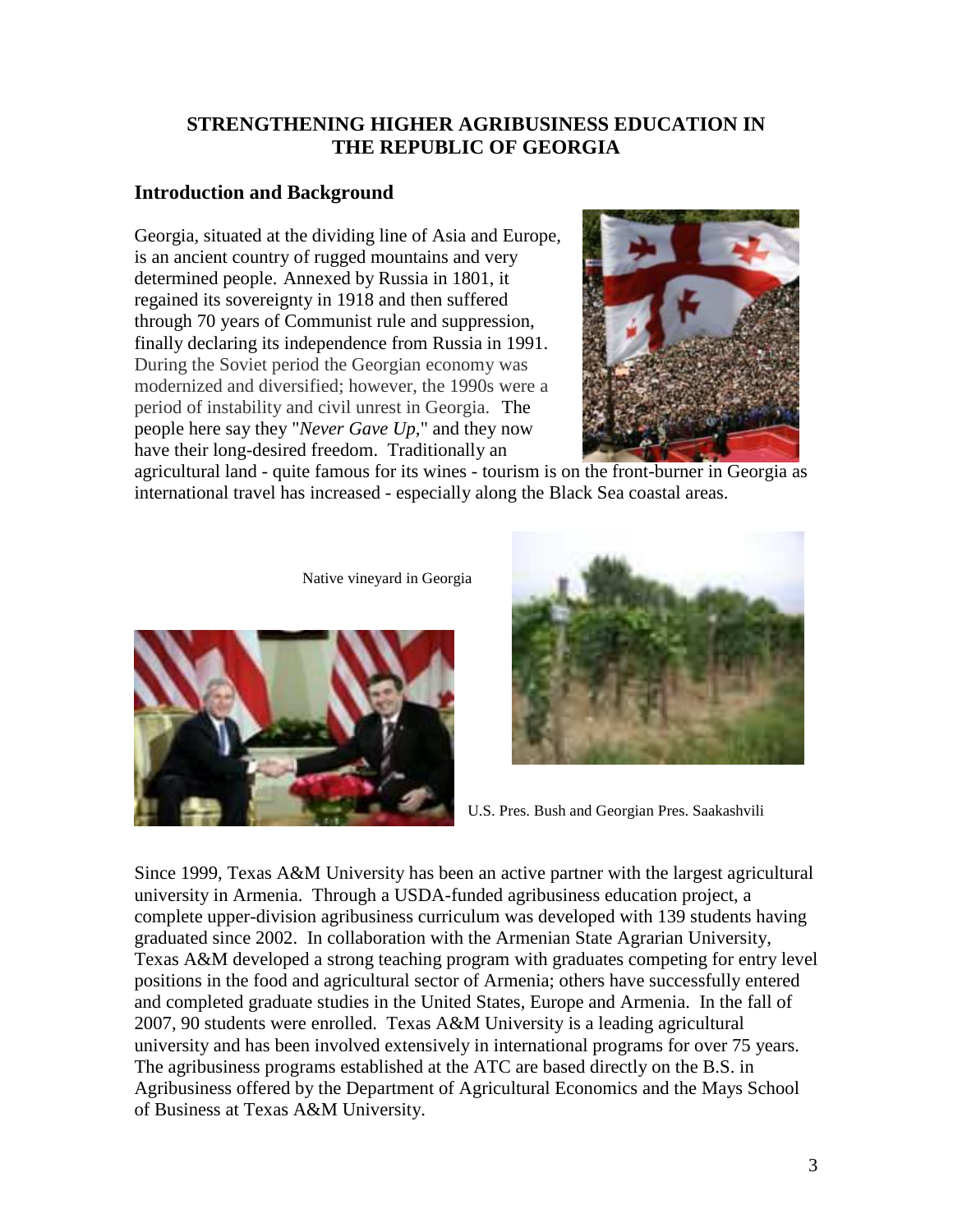In 2005, with the phasing out of the USDA-Marketing Assistance Program in Armenia, the ATC, with Texas A&M University, formed two NGOs, the International Center for Agribusiness Research and Education (ICARE) to handle its Armenian project, and the Georgian Center for Agribusiness Development (GCAD) for its Georgian project. Both organizations have the Texas Agricultural Experiment Station (an agency of the Texas A&M University System) as its founder. Thus Texas A&M, together with its local NGOs and ATC faculty, created the capability to operate in each country and manage significant projects related to agribusiness education and other aspects of agricultural education and development.



The purpose of the *Georgia Program on Agricultural Education* project was to develop a higher education project for Georgia that would build on the existing relations with these universities and to promote an understanding of agribusiness in a global economy. It would be funded through the USDA/FAS Caucuses Agricultural Development Initiative (CADI) to Texas A&M University through the ICARE Foundation.

The project had several components and was based on several key ideas regarding the current situation in Georgia and the Caucasus:

- Georgia has a significant **agrarian sector** which could be improved in efficiency and competitiveness with enhanced understanding of market economic forces and managerial methods.
- Higher education in Georgia is **undergoing reform** which provides the opportunity to introduce new curricula and teaching methods for educating future leaders in the agribusiness professions and policy and leadership development.
- The agribusiness curricula, educational methods, and faculty expertise at the ATC and at Texas A&M University **provide a resource** to assist the Georgian Higher Education institutions in Agriculture.
- Among its interests in the Caucasus, the USDA would like to assist in the **development of the institutions** and people of the food and agribusiness sector as a means to enhance rural economic development.
- A **"needs assessment"** to be conducted early in the project to assist in planning the detailed work in future phases of the project in concert with many objectives previously discussed that could be initiated on a demonstration basis and in preparation for full development later in the year.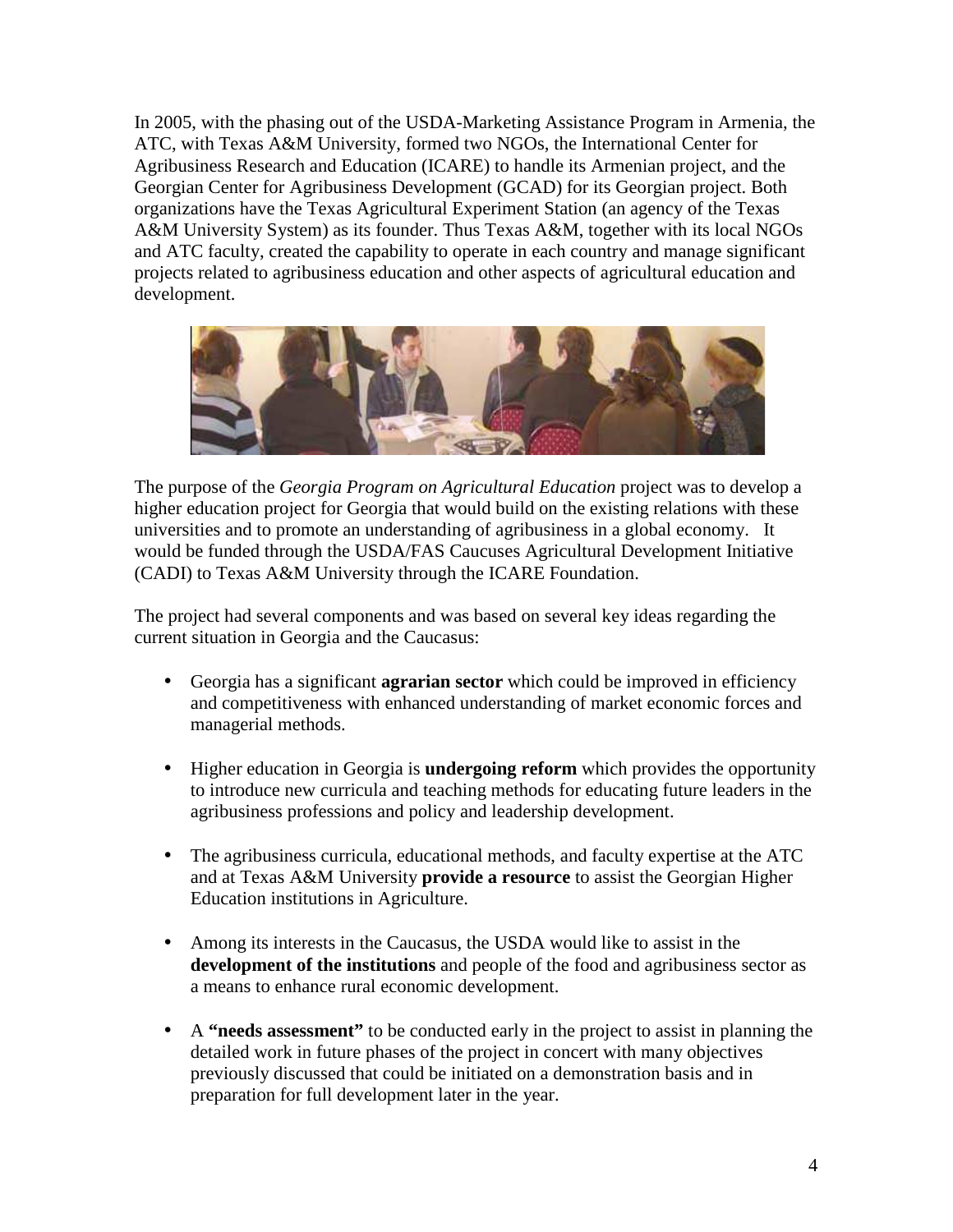



# **Overview of Project**

Much of the project's success was due to the resources and graduates of the Agribusiness Teaching Center. For several years, USDA had sponsored Georgian students to study agribusiness at ATC. Many of these current and former Georgian ATC students worked on this project. Demna Dzirkvadze coordinated the project in Batumi with the Batumi Agricultural Institute, Arsen Somkhishvili coordinated the project in Tbilisi with the Georgian State Agricultural University, and former ATC student Irakli Khakhva taught



computer classes and assisted with the internship program. Also, current Georgian students at the ATC worked as translators and hosts to the Georgian faculty during training sessions at the ATC. Faculty members of the ATC gave freely of their time, class notes, and teaching materials to their Georgian peers.

Meeting with the Vice Rector of the State Agricultural University of Armenia, Dr. Yuri Marmaryan, gave opportunity to share ideas on further collaboration between colleagues from Georgia and the SAUA.

The parts of the project that are forecast to have the most long range impacts are the teacher training component and the English program. The instructor training in specific subjects enables the teachers to pass on knowledge to students for many years. English language, among other things, enables students to access the internet to discover and use knowledge from many different sources. Very few technical websites are available in Georgian. English and computer classes for teachers enabled faculty to search the internet for new materials and develop PowerPoint slides for classroom teaching.

Field trips enabled students, many for the first time, to visit Georgian factories and farms. Many students were amazed at how organized and how much planning went into food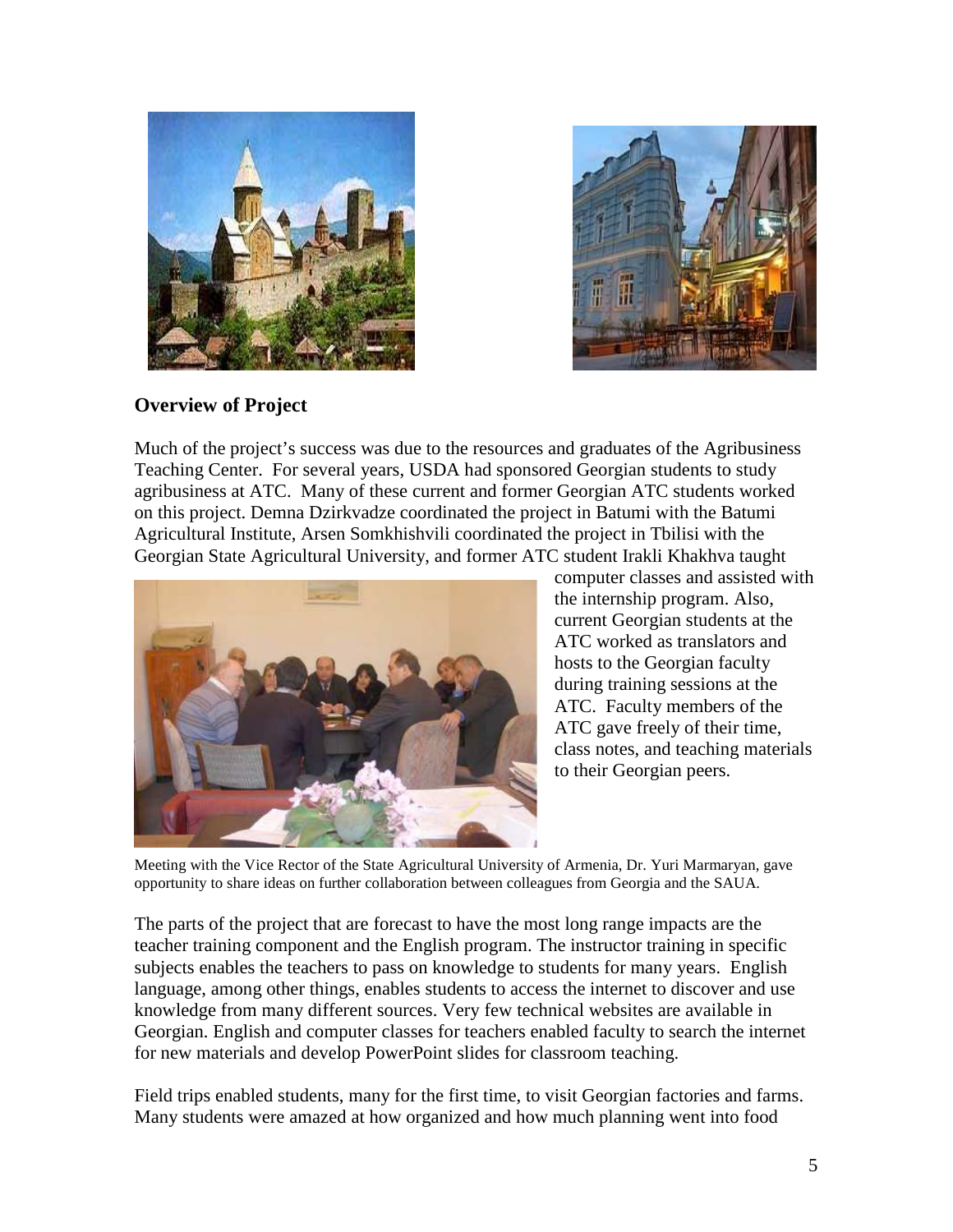manufacturing. But most exciting to the participants was the internship program. Many students considered it their first job. They were eager to go to work every day for six weeks and learn the practical side of business. Overall, the program had a huge impact on the education of these young people.

## **Objectives and Project Activities**

### **Objective 1: Needs Assessment**

Texas A&M University was scheduled to provide an agribusiness education expert to travel to Georgia during the last two weeks of October 2005 to participate in a coordinated needs assessment in the Republic of Georgia with USDA and other cooperating US-based agricultural universities. They were to provide contacts and introductions to agribusiness and educational contacts and engage in meetings, discussions and assessments needed to provide strategy for USDA and the cooperating U.S. and Georgian institutions.

From October 15-26, 2005, Dr. John Nichols and Dr. Dan Dunn traveled to Tbilisi to participate in a comprehensive assessment conference. Members of the team included representatives from the USDA/Foreign Agriculture Service/International Cooperation and Development (ICD) team and selected Georgian ministers, agriculture university rectors, administrators and faculty. Part of the schedule involved on site visitations with universities, technical schools, and with a secondary village school since one main focus of this assessment was to discuss work in the regions and agricultural technical education. Working with this agricultural higher education project gave a challenge that it would feed back to the regional sites in the future.

### **Objective 2: Course Materials and Faculty Preparation**

With the use of ATC faculty and ATC graduates, modern and applicable basic courses in management, marketing, and finance were developed for the Batumi institute and in Tbilisi at the agricultural institute. The goal of this objective was to introduce modern subject manner to the Georgian schools.

The faculty development component of the program was divided into two parts. The first part was a classroom observatory trip to the ATC in Yerevan for faculty members from both institutions, and the second was specific training of faculty members at the ATC in management, marketing and finance.

### **Observation Trip To ATC**:

Six professors from the Georgian State Agrarian University and three professors from GSAU/Batumi Agricultural Institute visited the Agribusiness Teaching Center during November 21-24, 2005 for an educational workshop initiated by Dr. Dunn, the ICARE Director within the Georgian Higher Educational Program. The group was led by Arsen Somkhishvili and Demna Dzirkvadze, Project Coordinators at the GSAU and GSAU/Batumi.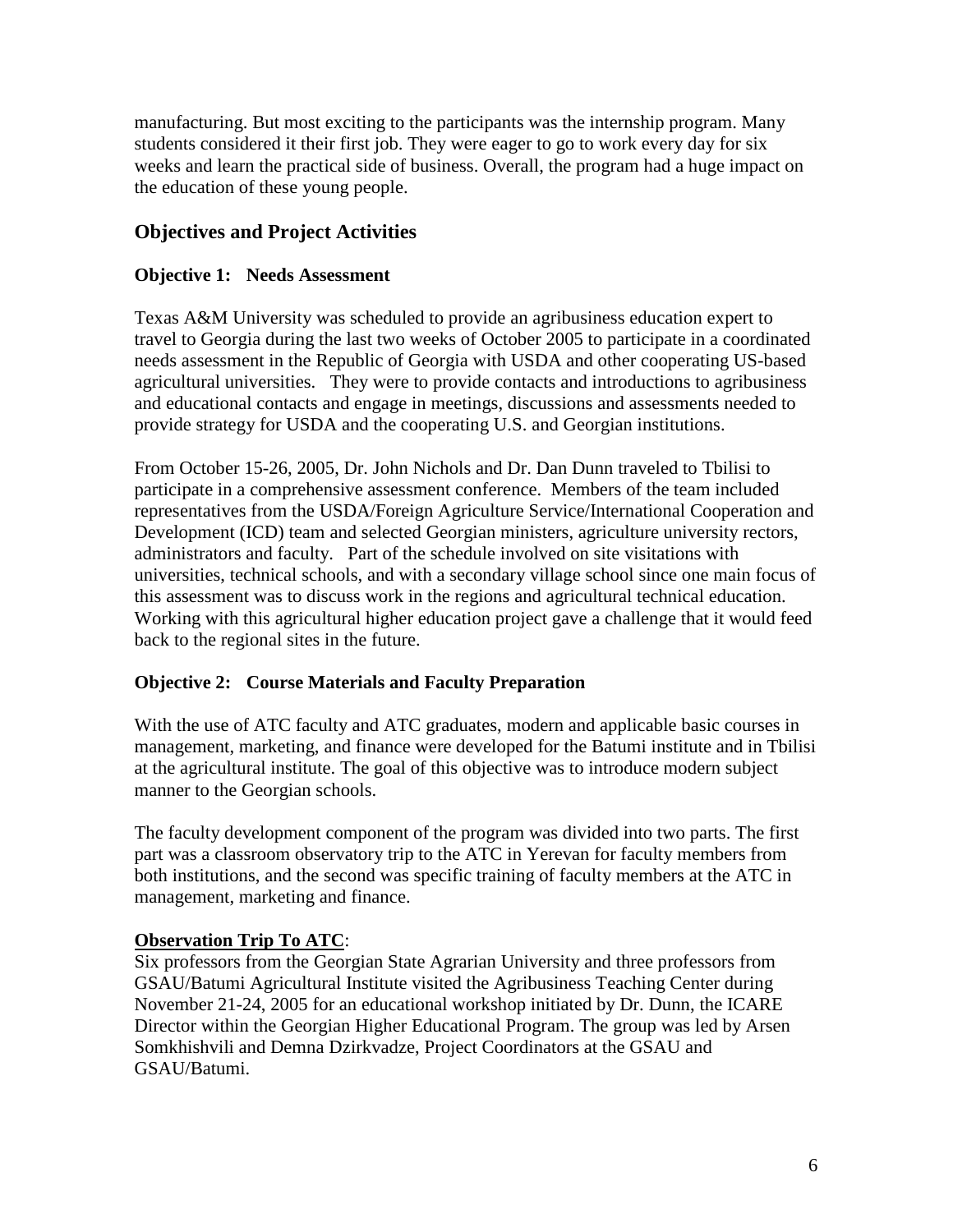

The Georgian professors spent three intensive days actively participating in the courses provided by the ATC faculty and visiting with the staff and administration. A Western type practical approach to agribusiness education was the core specialization that attracted the guests. They stated that seeing this process was quite helpful to them. They were pleased with the level of knowledge of the students, in particular the Georgian students, as well as with the relationship between students and teachers. The

Georgian colleagues were also impressed by the holistic and practical approaches in the teaching process as well as the importance of independent work by students.

In addition to the classes attended, the group of Georgian professors was given presentations by Dr. Dunn, ATC faculty, Georgian students and by a mixed group of students. The presentations were informative, motivational, and covered the structure and curriculum of the ATC, research and internships activities, and social life of the students. "These modern approaches and the young faculty with a new mentality shape the success of ATC in teaching agribusiness," said Shota Kharazishvili, Head of Studying Methodology, Batumi. "Being a part of this process even for a short period is helpful to us." She was pleased with the level of knowledge of the students, in particular, the Georgian students, as well as with the relationship between students and teachers. She summarized, "We witnessed that ATC is truly a big family."

Lango Kamkia was impressed by the holistic and practical approach in the teaching process with the student and his/her knowledge being the basic interest in this system. Mr. Kamkia as well as Dr. Avtandil Lapachi also mentioned the importance of independent work the ATC students were accustomed to doing in their everyday learning process.

Agreements were made to publish research articles by Georgian professors in the international research magazine of the Armenian State Agrarian University. According to

the Georgian professors participating in the workshop, they ascertained no need to go to the U.S. to learn these modern teaching practices since the U.S. system was functioning soundly there in the Caucasus at a program like the ATC.

Upon their return, the Georgian professors shared their experiences with colleagues in their Tbilisi and Batumi universities by giving seminars. At these seminars, the professors

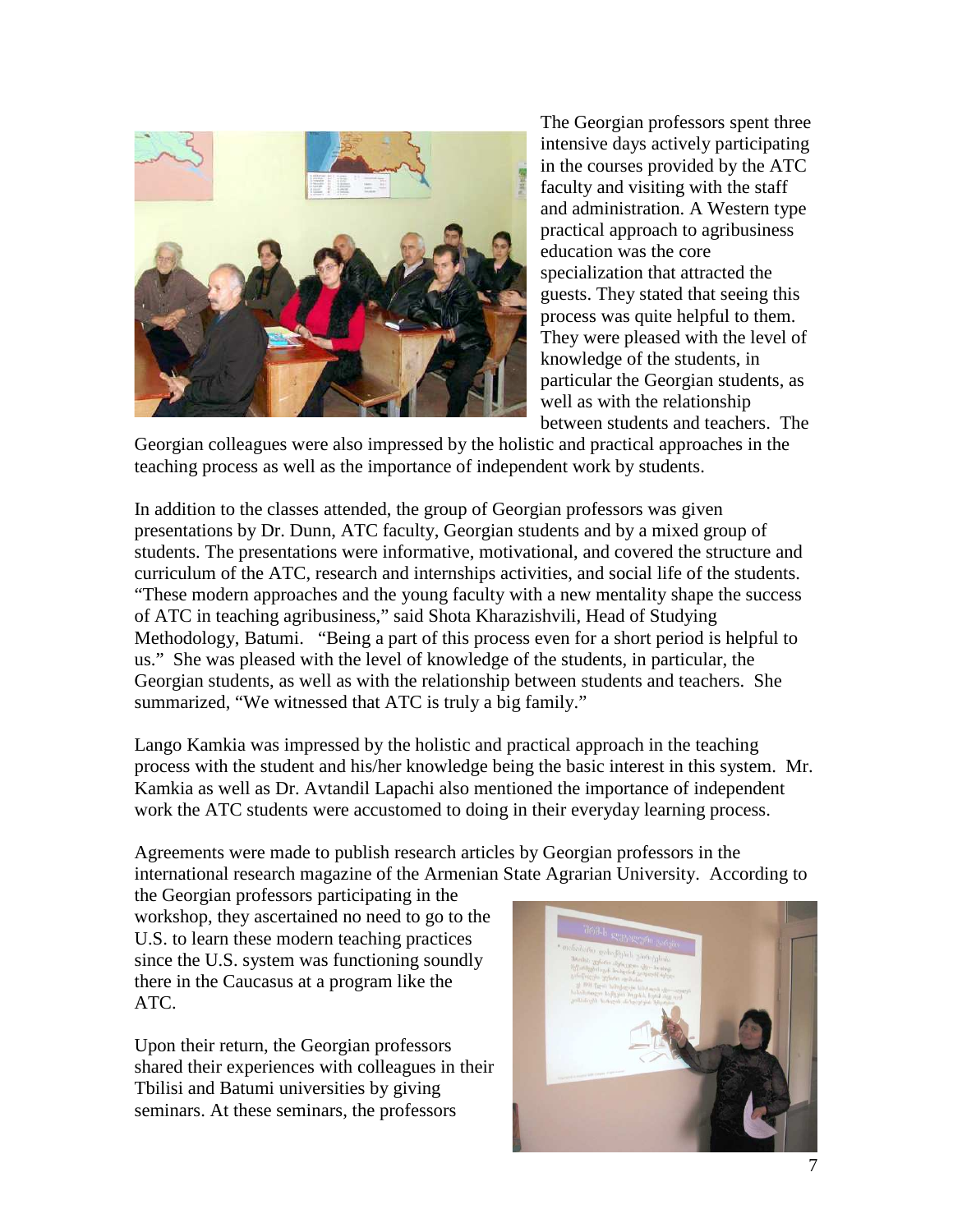described to the other members of the faculties the structure, methodologies, and activities at the ATC. The professors later reported that they were trying to implement some of the techniques they learned in their classes.

### **Faculty Training**:

Another activity for the project included translation of marketing, finance and management courses into Georgian. The lecture materials, class notes and PowerPoint slides were provided by ATC instructors. Demna Dzirkvadze and Arsen Somkhishvili spent a month at ICARE in Yerevan gathering information from the ATC faculty and working with them on the content of the materials. In total, 250 pages of lecture notes and 500 PowerPoint slides in marketing, 550 pages in management and 720 pages in finance were translated and provided to the professors during the Faculty Development Workshops.

The teacher training phase involved bringing 12 faculty members from the Georgian institutions for intense workshops on materials. Four management specialists took part in management training, four in marketing and four in finance. The duration of each training

session was one week. Every day, Georgian professors worked with ATC faculty members for six-seven hours. They jointly went through the slides and other course materials translated into Georgian, and additional explanations were provided to them. Also, contemporary management, marketing and finance books in both English and Russian were provided for them.



All of the ATC faculty members were able to communicate in Russian with the Georgian faculty, which made the training easier and more convenient. Many of the slides were edited as a result of discussions during the workshops. The Georgian faculty stressed the need for more modern books and materials. They all were very pleased with having updated materials to be used in their classes next fall, and they expressed the need for translations and workshops for additional classes.

The training given the faculties at both institutions presented the opportunity to implement the goals of the program as they planned to teach finance, management and marketing classes starting from September 2006 using contemporary techniques and materials provided by ATC and this program.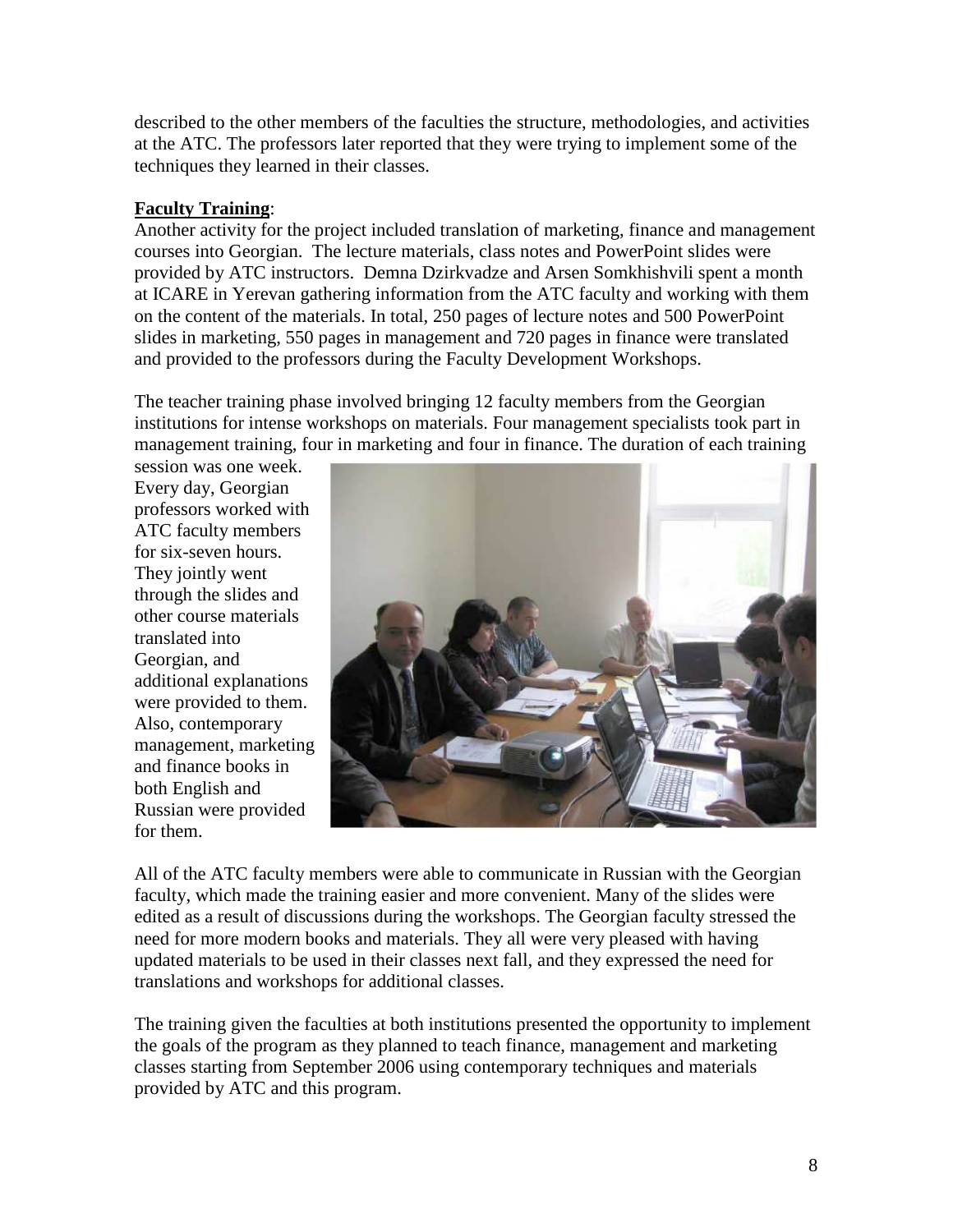#### **Objective 3: English Language Training**

Georgian students were recruited and trained in the English language in preparation for attending the ATC in the future. English language courses were also organized for faculty to enable them to participate in international sponsored training programs. This program was initiated in the fall with the idea that it would run throughout the school year.

#### **English Language and Computer Classes for Students and Faculty Members in the Batumi Agricultural Institute**

English language classes in the Batumi Agricultural Institute started on October 3, 2005. Three teachers of English, Lia Davitadze, who simultaneously worked in Batumi State University (BSU) with foreign languages and as a staff member in BSU; Tamar Nikuradze, who was a lecturer at BSU and with a translating organization; and Milada Kharaishvili, who worked as a teacher in the Lyceum of Foreign Languages, were selected from the local area by interviews. Every student and faculty member of Batumi Agricultural Institute who wanted to participate in this program had a chance to do so. At the beginning, 72 students and 11 faculty members were taking intermediate, starter and elementary English classes. There were 24 persons in each class.

A teacher of English, Ms. Lia Davitadze divided students into two groups and they are competing in telling more words with a selected letter. They often have such games in order to improve their knowledge of English.



The Institute renovated three classrooms for English classes in one of their buildings and one for a language lab; 45 single desks with chairs and modern blackboards for each class were purchased. Also purchased were heaters for the English classrooms. The Institute also established a language lab with 12 tape recorders and headphones where students could improve their levels of English on their own. They were able to work in the lab from 10:00 am until 6:00 pm each evening. The tape recorders were also used by English teachers for their classes. Each group had four hours of classroom English per week.

During the second semester, starting January 26th, five computer classes were organized for 49 students and 11 teachers. The Batumi Institute received a local grant for computers and Internet service. They renovated a computer classroom, bought computer desks, and purchased chairs which immediately gave students space and equipment for learning about computers and the Internet. A former ATC student, Irakli Khakhva, taught the computer classes with the help of a laptop and a projector. He taught the basics of computers, Microsoft Word, Excel, PowerPoint and how to use the Internet.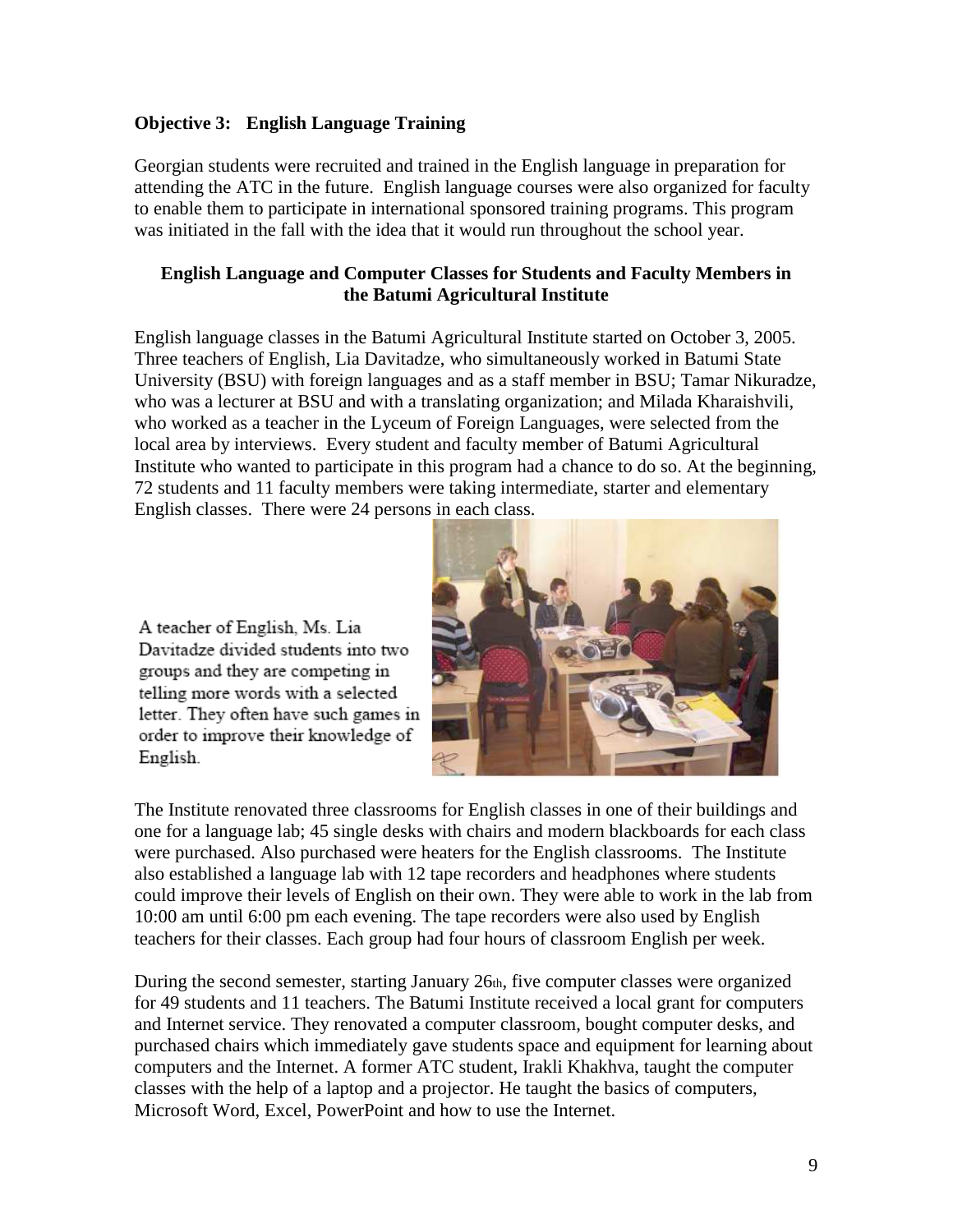

Computer classes the Batumi State Agricultural Institute: Mr. Irakli Khakhva explains important basics of computers to individuals and to the group.

Learning English as well as some computer knowledge gave the faculty members and students access to up-to-date professional information on the Internet. Faculty began to use contemporary textbooks for their everyday learning and teaching processes, and students found a myriad of new examples worldwide which became very useful in their learning. The faculty members involved in the language classes were also able to participate in different Faculty Exchange Programs and conferences in other parts of the world.

### **English Language Classes for Students and Faculty Members at Tbilisi State Agricultural University.**

Classes of English were divided into two semesters: during the first semester (October, November, December) 60 students (40 from the Ag School and 20 from the Vet School) took part in English Language classes at the Intermediate Level. Tbilisi students that took part in the program already had knowledge of beginning English.



English language teaching class at State Agrarian University. Students are in the process of writing a quiz.

During the second semester, a second selection was conducted, and 42 students (24 from the Ag School and 18 from the Vet School) were selected taking into consideration their English language knowledge, success during the first part of the program, and aspiration. The difficulty level of teaching was raised to upper Intermediate. These students continued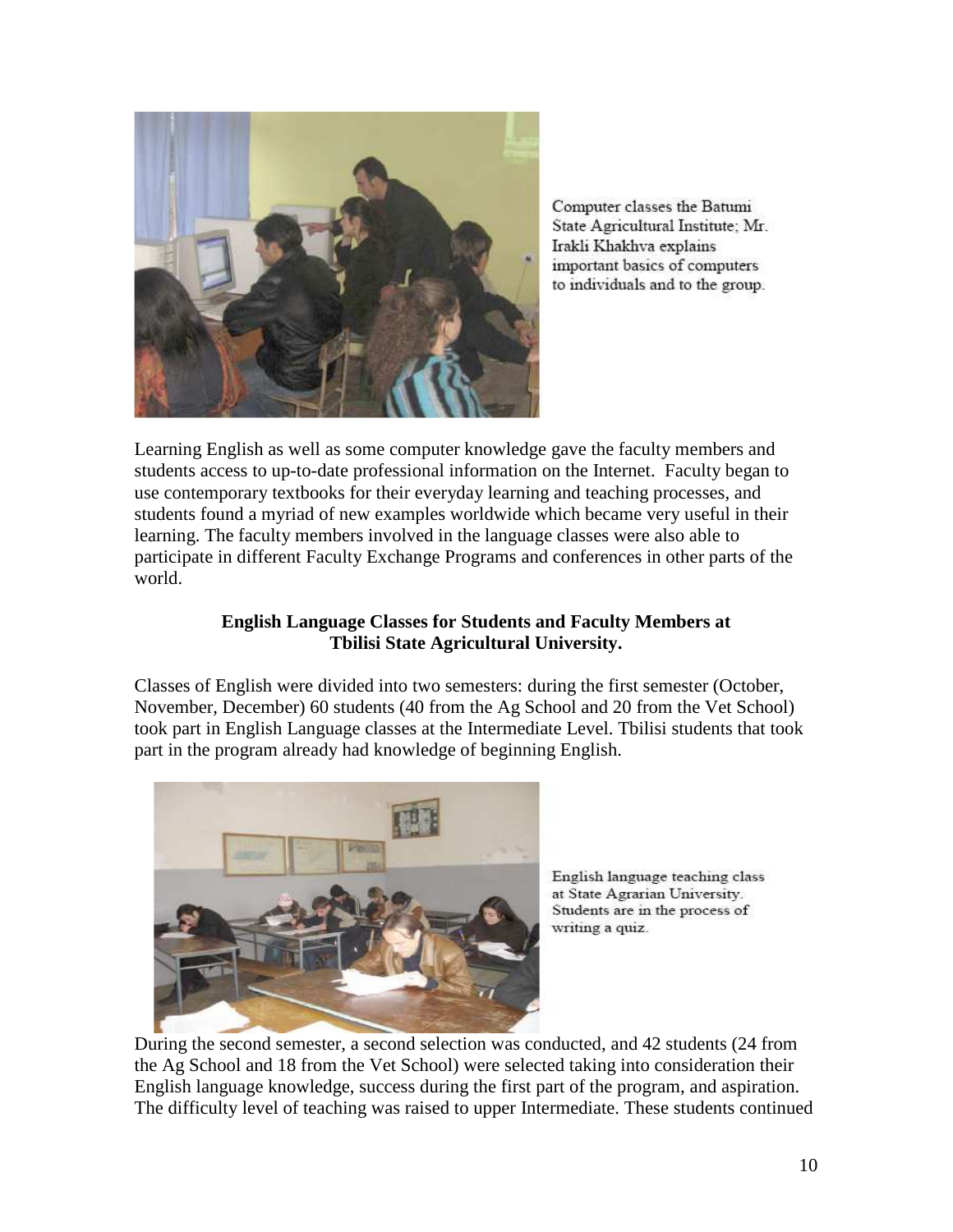participating in the program until the end of the school year (February - May). Twenty-two of them took the entrance exam and three were selected for the Summer Program at ATC.

During the first part of the program, three teachers were teaching the class: Rusudan Absnadze, Chris Koym, Ketevan Absandze. During the second semester, the teachers changed to Nino and Giorgi Nachkebia because of other commitments with the original instructors. Only two teachers were hired as the number of students decreased. Rector Urushadze of Georgian State Agricultural University decided that English classes should be taught in both the Agicultural and Veterinary Schools with the following schedule: 1-1.5 hour classes three times a week at the Agrarian School and 2-2.5 hour classes two times a week at the Veterinary School.

In addition, eight faculty members took an English course. By the end of May, most of the participating teachers could read and translate materials and books of their specialty in English. This program was successful because the students were encouraged to study not only the English language but also to study their primary subjects in English.

### **Objective 4: Organized Agribusiness Field Trip**

The agribusiness field trip activity was planned to be within Georgia for students and selected faculty of the NAU and Batumi Institute. Many students had never visited an actual agribusiness and did not have an understanding of the more progressive firms, their business models and how they operated. In addition to focusing on management, marketing and food safety requirements, students and faculty explored the possibilities of careers in agribusiness. These trips also allowed students to get to know their own countries better, initiate contacts, and allowed businesses to know that there would be trained employees available in the future. These field trips were led by ATC faculty and Georgian graduates of the ATC who were employed as assistants.

#### **Field Trips**

Field trips were significant visual experiences for agribusiness students at successful agribusiness companies in Georgia. The concept of organized field trips was a learning activity for students to see how businesses had been founded, organized and managed. During these trips, students had the opportunity to observe how theoretical education was used in practice. In addition, another benefit of the visits was to create friendly relationships between students of different faculties in order to participate effectively in working activities among groups.

The first field trip for students of the Batumi Agricultural Institute was to the neighboring Imereti Region. Overall, 54 students and three professors participated. The first place visited was the Mkinvari LTD canning factory located in Samtredia. It produced traditional products like jams, tkemali, tomato cans and pickles. The students learned that the target markets of the firm were Russia and Ukraine, because approximately all Georgian families produced these products at home for their own use. This firm also produced ice-cream known as "Samtredia Ice Creame," famous in Georgia. The firm had achieved great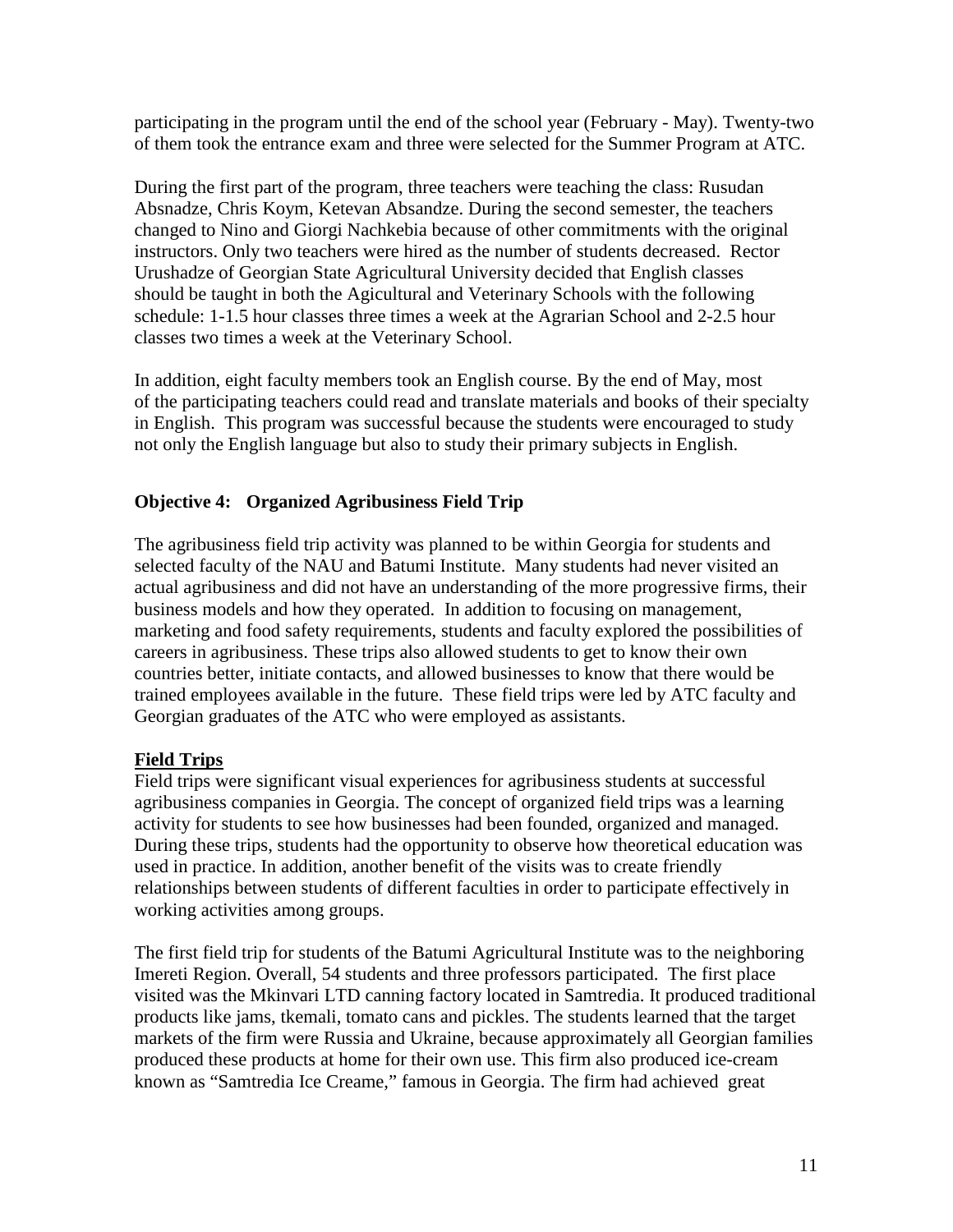success in the local market. As is the case with most Georgian agribusiness firms, this company lacked financial investment which did not allow it to expand its business.

A second visit in Samtredia was to "LUKS" LTD where students observed that it was possible for one company to operate in two or more industries. This firm had two directions of operation: manufacturing and importing. For example, it imported fertilizers from abroad. The manufacturing activities consisted of a bakery, and it also produced fiber products for poultry and animals. All activities inside and outside the company were done by contracts, so the company had a steady supply of suppliers and buyers. The company had its stable market share in the industry. It supplied its products mainly to Western Georgia and the regions of Imereti, Adjara and Guria. One of its branch bakeries produced bread and related products just for the city of Samtredia.

During the first field trip, students also visited the firm "Megvineoba Khareba" LTD in Terjola region, which was a modern agricultural firm. It was founded in 2004, and was based on modern technology bought from Italy. Currently, the factory produced approximately sixty different types of red and white wines. The company emphasized innovation and quality, not quantity. The target markets were post-soviet countries.

In late November, a second field trip for students of the Batumi Agricultural Institute was organized within Batumi, because most of the students did not have enough information about the firms operating in their own town. Visits were made to the Batumi Wine Factory, which was in poor condition because of very old technologies and lack of financial investments; to the Batumi Milk Factory which produced sour cream, cottage cheese and yogurts just for the Adjara region; and to the "Tirifi" poultry farm, which was using modern technologies.

The third field trip was organized in Tbilisi for 51 students and for two lecturers to visit two large entities, "Askaneli Brothers" Winery and "Samepo" Champaign Company. The students were amazed at seeing these contrasting places because: "Askaneli Brothers" was a new company with modern technology and equipment producing one of the best Georgian wines and selling only abroad; and "Samepo" was an old Georgian Champaign Company with a strong brand name and rich traditions and history. The students had the good fortune to compare these two extremely new and extremely old factories with each other and find differences and similarities between them.

Field trips were organized to visit successful agricultural farms and firms to help students understand how to apply knowledge they were receiving in their classes to organizations like they observed. It was planned that these experiences would give them more incentive to study and become professionals in the area. Field trips, indeed, had a meaningful influence on students in helping them to envision real business activities and to expect to use this knowledge in their own endeavors in the near future.

This new generation began relating the course materials in a new way, especially after the field trips to dairy factories, poultry farms, wineries, canning factories and bakeries as they gained understanding as to the meaning of agribusiness. During the trips, the students saw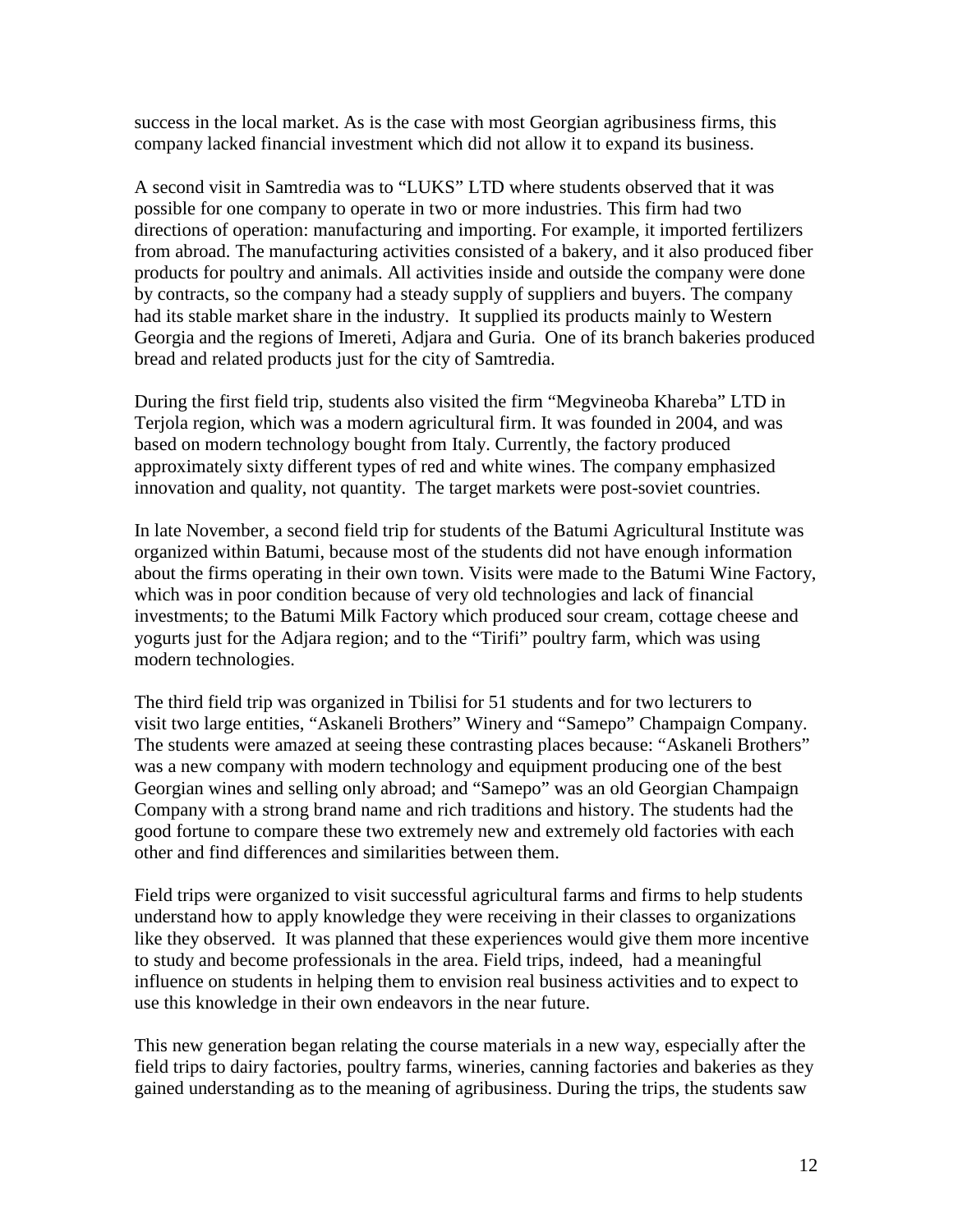how they could use their knowledge. It was observed that during the field trips they were asking many questions related to their general study and other specific activities.

Vice Manager of the company is explaining to students how to cooperate with suppliers. costumers and part-time contractors. The students got experience about the business operation, management, marketing, and transportation.



### **Internships**

Providing an internship program for agricultural university students is beneficial to understanding how theoretical education is used in real businesses and how companies and farms are managed. Twenty students of the Batumi Agricultural Institute and five ATC students (among them two Armenian students) participated in internships in different regions of west Georgia. Students were involved in working and managing activities in order to use their theoretical background. During these learning experiences, some of the students received their first salaries and first certificates stating they were specialists.

The SME Support Project in Georgia collaborated with ICARE in Yerevan, Armenia and the Georgian State Agricultural University (GSAU) in the implementation of the *Strengthening Higher Agribusiness Education in the Republic of Georgia* project. The SME Support Project utilized its network of five business support organizations (BSOs) located in Tbilisi, Telavi, Kutaisi, Zugdidi and Batumi to market the potential benefits of the internship program to clients and contacts. As a result, internships were organized for 27 students; six of them were students of Agribusiness Teaching Center (Armenia). Another 26 students were placed on internships with other contacts that ICARE has in Georgia.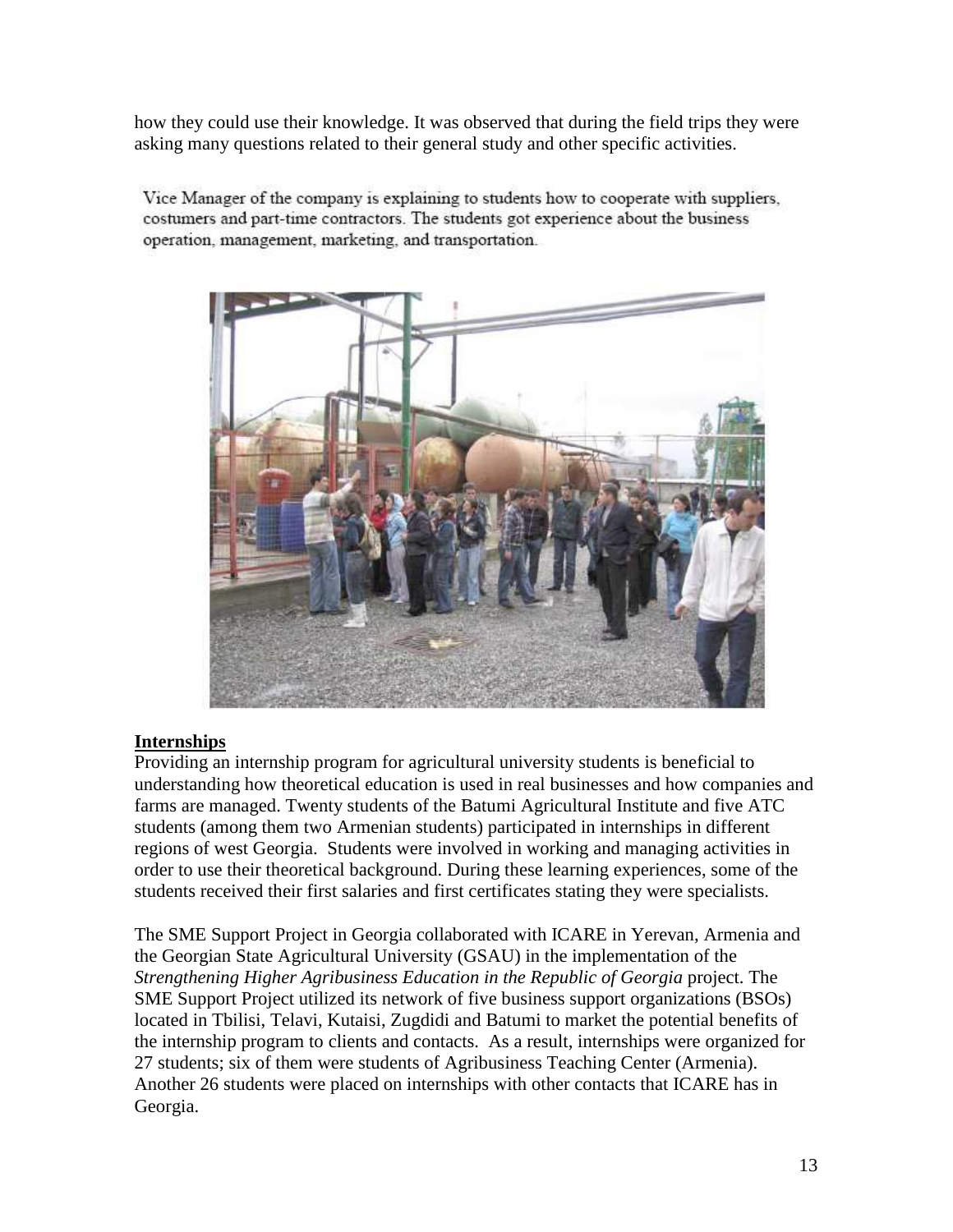

Interns are fully involved in the production process and they are able to make ice-cream by themselves. ICARE Director Dr. Daniel Dunn and the Project Coordinator Mr. Demna Dzirkvadze are monitoring the students. They are satisfied that during their 6-week internship in Kutaisi. interns were able to understand the company's internal and external environment, marketing and management activities and, not less importantly, they learned how to make icecream.



The goal of the internship program was to offer students practical experience in agribusinesses. Students worked for a specific period (depending on the company and its environment) in each of the departments: marketing, management, finance, production, etc. The internship started on June 12, 2006 and continued for six weeks for GSAU students and for eight weeks for ATC students. Internships were designed to provide the students with firsthand practical experience in working for Georgian businesses in various industries and sub-sectors. In addition, many of the host business organizations exposed the students to all facets of their operations including the targeted areas of marketing, finance, production, sales and operations management.

#### **Objective 5: Continued Cooperation with the Caucasus School of Business**

Because of previous successful work in establishing a distance education program with the Caucasus School of Business, plans were made to continue to assist the CSB in the development of an agribusiness track in the MBA degree program. As the CSB administration identified and assigned a faculty leader for agribusiness, further progress was planned for the design and teaching of additional courses in the planned curriculum. Funding, however, was not appropriated for this objective.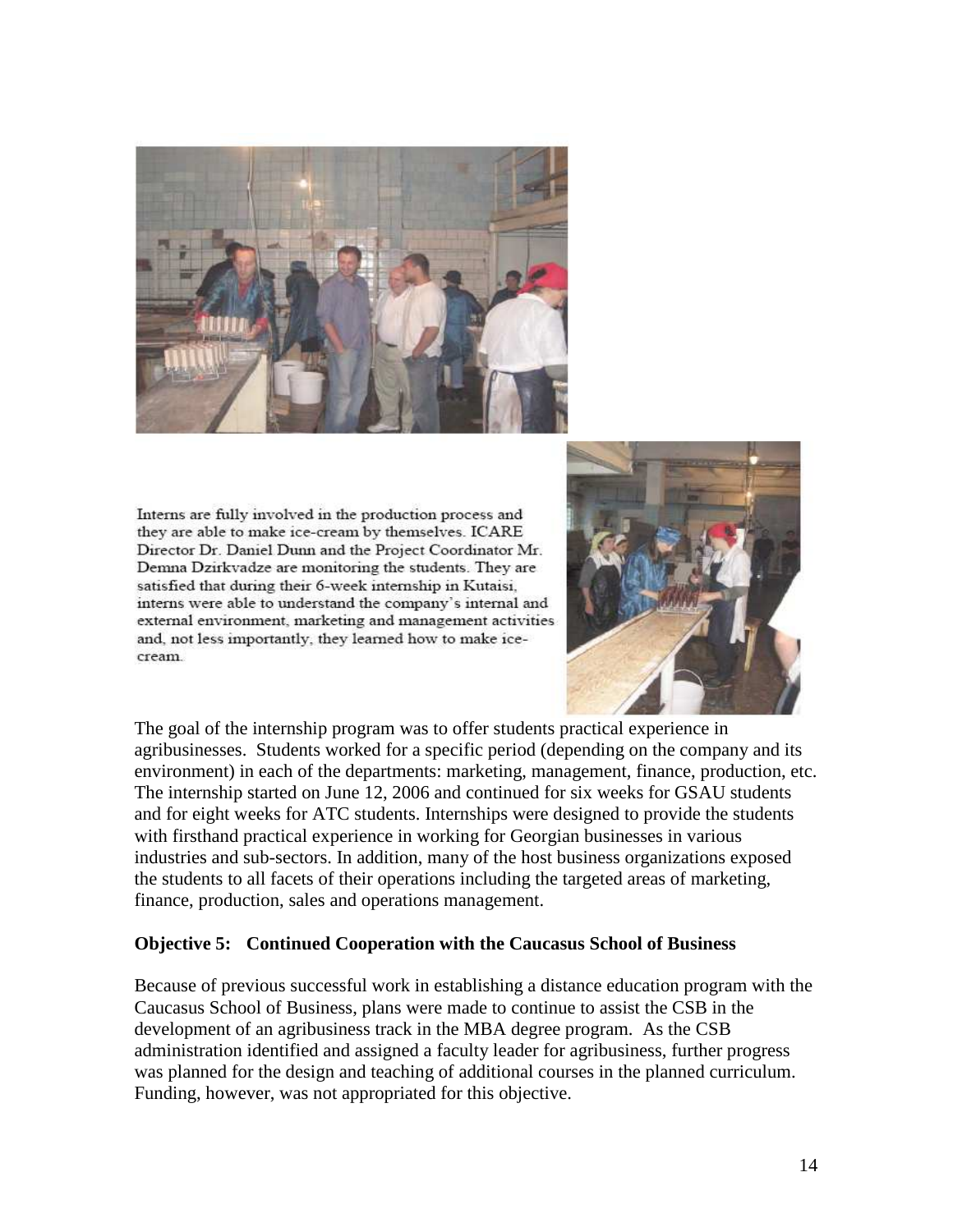# **STUDENTS and FACULTY PARTICIPATING IN THE PROJECT**

#### **Batumi Agricultural Institute English Students**

Makharadze Tea Jincharadze Elza Mamuladze Sopho Makharadze Koba Jincharadze Eliso Chkhaidze Lela Diakonidze Beso Gorgiladze Eteri Katamadze Irakli Makharadze Aleko Shainidze Gelodi Shubitidze Jaba Shainidze Guranda Khonelia Mzia Gorgiladze Miranda Diakonidze Spartak Basilashvili Gia Kveselava Levani Dolidze Sopho Mamuladze Manuchari Shavishvili Beso Beridze Nona

Chkhaidze Shorena Chogadze Darina Tarieladze Tengo Khalvashi Davit Gvinjilia Natia Bezhanidze Avto Janelidze Ana Kekelia Giorgi Bolkvadze Medea Abuseridze Tea Surmanidze Beka Mamedova Inga Tugushi Irakli Kochadze Izabela Bazgunashvili Nestan Kamashidze Nino Melikjiani Giorgi Davitadze Sopho Khozrevanidze Roberti Lomaia Sopho Sharadze Teona Khecutsuriani Shalva

Abashidze Giorgi Jincharadze Ekaterine Turmanidze Mamuka Tarieladze Tengo Khalvashi Davit Gvinjilia Natia Bezhanidze Avto Janelidze Ana Kekelia Giorgi Bolkvadze Medea Abuseridze Tea Surmanidze Beka Mamedova Inga Bazgunashvili Nestan Melikjiani Giorgi Davitadze Sopho Khozrevanidze Roberti Lomaia Sopho Sharadze Teona Khecutsuriani Shalva Jincharadze Ekaterine

#### **Tbilisi Agricultural University English Students**

Michael Mirianashvili Nino Khizanishvili Tamar Ambroladze Natia Butkhuzi Irakli Ubilava Giorgi Airapetyan Levan Sharashenidze Giorgi Berianidze Giorgi Dzaganishvili

Nato Brekashvili Levan Iosebashvili Ann Kikolashvili Mariam Chubinashvili David Kareli Sopho Petriashvili Ann Khukhunashvili Beka Tsakadze Amiran Gvichia

### **Vet School English Students**

Tsignadze Zura Zakareishvili Zakaria Sandro Tsigroshvili Keti Kvirkvelia Lasha Avaliani Ivane Janiashvili Marika Ramishvili

Tamar Chagelishvili Inga Dokhnadze David Oragvelidze Nino Giorgadze Omar Mradi Bakhva Murusidze Denis Piuntkovski

Lilly Ovakimiani Andro Khetereli Giorgi Lomidze Nino Samchkuashvili Nino Kozhoridze Keti Dvali Temo Gusharashvili Ilia Gogichaishvili Giorgi Monasalidze

Shalva Janashvili Otar Parkadze Tea Gejadze Teona Julakidze Tatia Magedani David Dushko Nino Adeishvili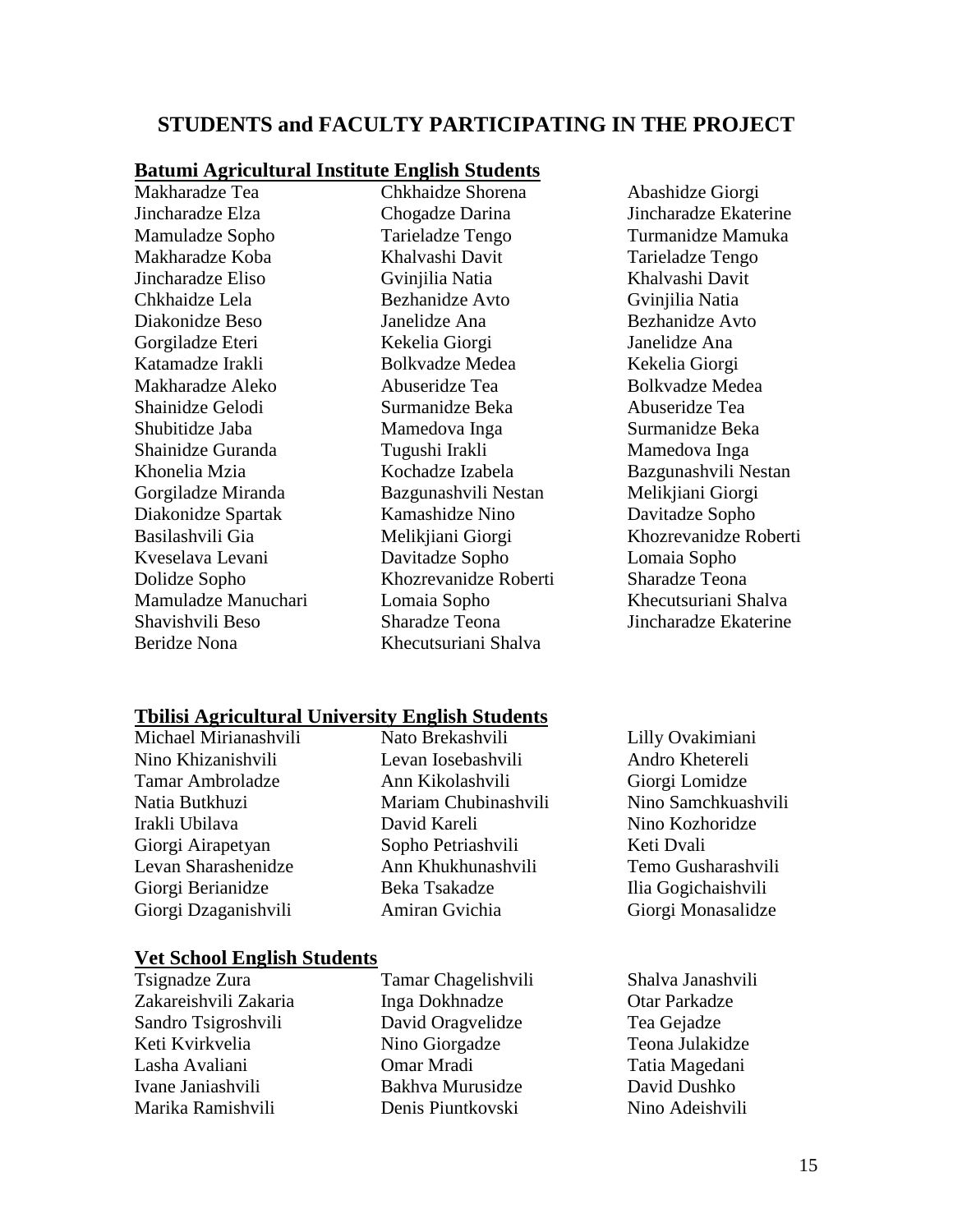# **Instructors English Group from Batumi and Tbilisi**

Leila Ebralidze Rusudan Mujiri Tamila Bagrationi Eduard Mikeladze Ramazi Shainidze Guram Chkhubadze Iango Kamkia

Dato Gvianidze Gvaramadze Kate Bujiashvili Vano Kobakhidze Nato Badalashvili Nino Alpaidze Lali Mchedlishvili Manana Giorgadze Kartlos Tabatadze Naira Tamazi Chiraqadze Medea Kardava Irodi Zoidze

### **Professors Participating in the Observation Trip 11/21/2005 – 11/25/2005**

| Manana Mchedlishvili, PhD, Georgian State Agricultural University,                     |
|----------------------------------------------------------------------------------------|
| Department of Finance and Audit                                                        |
| Naira Tabatadze, PhD, Georgian State Agricultural University,                          |
| Department of Finance and Audit                                                        |
| Avtandil Lapachi, PhD, Georgian State Agricultural University,                         |
| Department of Organization and Management                                              |
| Khatuna Barbakadze, PhD, Georgian State Agricultural University,                       |
| Department of Finance and Audit                                                        |
| Akaki Chiburdanidze, Assistant Professor, PhD, Georgian State Agricultural University, |
| Department of Finance and Audit                                                        |
| Guram Rogava, PhD, Georgian State Agricultural University,                             |
| Department of Economics                                                                |
| Shota Kharazishvili, Head of Studying Methodology, Georgian State Agricultural         |
| University/Batumi Agricultural Institute                                               |
| Rusudan Mujiri, Acting Head of Ecinomic Theory and General Economics Department,       |
| Georgian State Agricultural University/Batumi Agricultural Institute                   |
| Department of Economic Theory and General Economics                                    |
| Iango Kamkia, Assistant Professor, Georgian State Agricultural University/Batumi       |
| Agricultural Institute, Department of Economic Theory and General Economics            |
| <u>Professors Participating in Training 04/10//2006 - 04/28//2006</u>                  |
| Manana Mchedlishvili, PhD, Georgian State Agricultural University,                     |
| Department of Finance and Audit                                                        |
| Naira Tabatadze, PhD, Georgian State Agricultural University,                          |
| Department of Finance and Audit                                                        |
| Artondil Longobi, DhD, Coordian State Aguiaultural University                          |

- **Avtandil Lapachi**, PhD, Georgian State Agricultural University, Department of Organization and Management
- **Givi Duchidze**, PhD, Georgian State Agricultural University, Vice Dean of Economics Faculty
- **Rusudan Mujiri**, Acting Head of Ecinomic Theory and General Economics Department, Georgian State Agricultural University/Batumi Agricultural Institute Department of Economic Theory and General Economics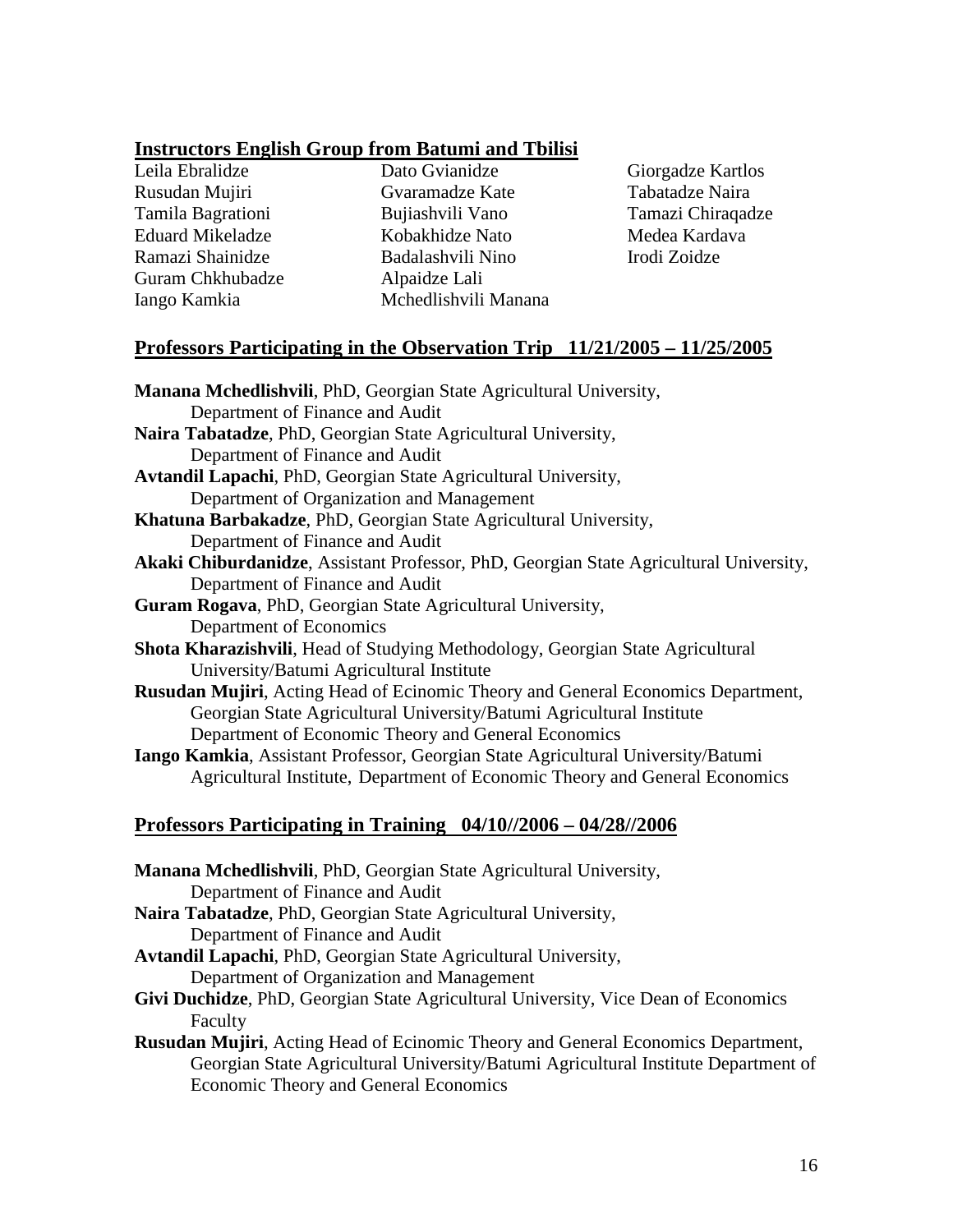**Iango Kamkia**, Assistant Professor, Georgian State Agricultural University/Batumi Agricultural Institute Department of Economic Theory and General Economics

- **Nana Goglichadze** PhD, Georgian State Agricultural University/Batumi Agricultural Institute Department of Economic Theory and General Economics
- **Asie Tsintsadze**, PhD, Georgian State Agricultural University/Batumi Agricultural Institute, Department of Economic Theory and General Economics
- **Aleksandre Turmanidze,** PhD, Georgian State Agricultural University/Batumi Agricultural, Institute Department of Economic Theory and General Economics
- **Nato Jabnidze**, PhD, Georgian State Agricultural University/Batumi Agricultural Institute Department of Economic Theory and General Economics

### **Georgian Sate Agricultural University, Batumi Agricultural Institute and Agribusiness Teaching Center (Yerevan) Internship Students**

| $\#$                    | <b>Name</b>                | <b>Location/Company</b>                   |
|-------------------------|----------------------------|-------------------------------------------|
|                         |                            |                                           |
| $\mathbf{1}$            | Zurabi Machxaneli          | Kutaisi, Imereti, "Kutaisi Dairy Factory" |
| $\overline{2}$          | Irakli Beradze Kutaisi     | Imereti, "Kutaisi Dairy Factory"          |
| 3                       | Nino Chavchavadze Kutaisi  | Imereti, "Imteki"                         |
| $\overline{\mathbf{4}}$ | Natia Kakauridze Kutaisi   | Imereti, "Imteki"                         |
| 5                       | Amirani Gvichia Zugdidi    | "JSC Zugdidi AgTechnics"                  |
| 6                       | Temuri Gusharashvili       | "JSC Zugdidi AgTechnics"                  |
|                         | Zugdidi                    |                                           |
| 7                       | Nino Abuladze Sagarejo     | Kakheti, "Manavi"                         |
| 8                       | Veriko Khomeriki Sagarejo  | Kakheti, "Manavi"                         |
| 9                       | Shorena Odishvili Sagarejo | Kakheti, "Manavi"                         |
| 10                      | Tea Zabakhidze Sagarejo    | Kakheti, "Manavi"                         |
| 11                      | Marika Ramishvili Mtskheta | Mukhrani, Mtianeti                        |
| 12                      | Elguja Nozadze-Gantiadi    | "Mukhrani Poultry"                        |
| 13                      | Giorgi Odishvili Mtskheta  | Mukhrani Mtianeti                         |
| 14                      | Elguja Nozadze-Gantiadi    | "Mukhrani Poultry"                        |
| 15                      | Otar Parkadze Mtskheta     | Mukhrani Mtianeti                         |
| 16                      | Elguja Nozadze-Gantiadi    | "Mukhrani Poultry"                        |
| 17                      | Nana Kechkhuashvili        | Tbilisi, "Aldi"                           |
| 18                      | Nino Meladze               | Tbilisi, "Interauditi"                    |
| 19                      | Sofio Giorgadze            | Tbilisi, "Ziari"                          |
| 20                      | Ann Khomeriki              | Tbilisi, "Ziari"                          |
| 21                      | Shorena Bedenashvili       | Tbilisi, "Peoples Bank"                   |
| 22                      | David Rusia                | Tbilisi, Water Regulation Company         |
| 23                      | Sofio Gelashvili Khashuri  | Shida Kartli, "Peoples Bank"              |
| 24                      | Natia Samxaraze Khashuri   | Shida Kartli, "Peoples Bank"              |
| 25                      | Gvanca Gelashvili Khashuri | Shida Kartli, "Peoples Bank"              |
| 26                      | Liana Samkurashvili        | Shida Kartli, "Peoples Bank"              |
|                         | Khashuri                   |                                           |
| 27                      | Koba Makharadze            | Joint stock company Kutaisi milk kombinat |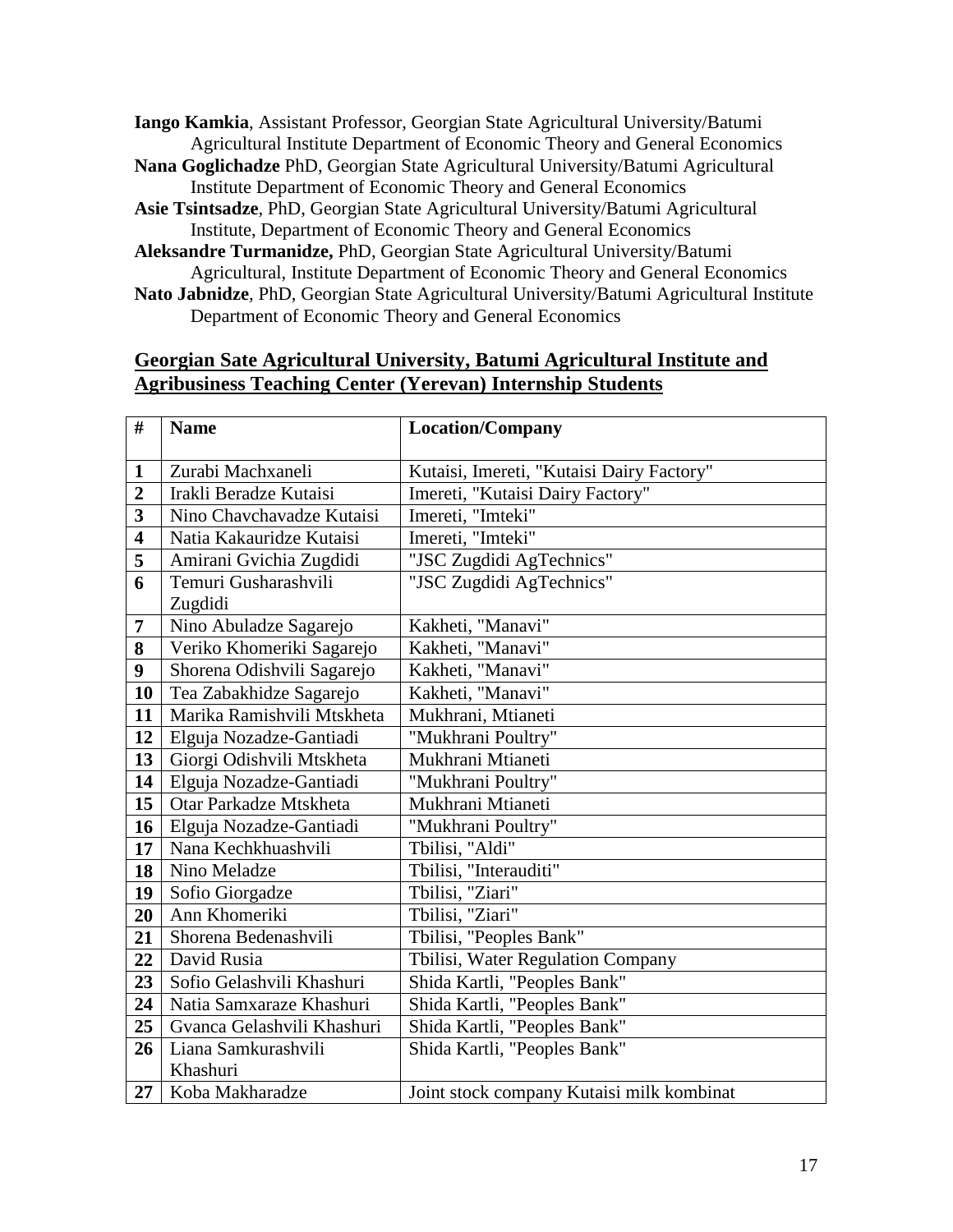| 28 | Eliso Jincharadze                   | Joint stock company Kutaisi milk kombinat                   |
|----|-------------------------------------|-------------------------------------------------------------|
| 29 | Tea Makharadze                      | L.T.D. "Varazi" bakery, Kutaisi                             |
| 30 | Sopho Mamuladze                     | L.T.D. "Varazi" bakery, Kutais                              |
| 31 | Spartaki Diakonidze                 | Tea Factory, Ozurgeti region                                |
|    | Anaseuli                            |                                                             |
| 32 | Levani Kveselava Anaseuli           | Tea Factory, Ozurgeti region                                |
| 33 | Miranda Gorgiladze                  | LTD "Temi" coffee firm, Khelvachauri District               |
| 34 | Nona Beridze                        | LTD "Temi" coffee firm, Khelvachauri District               |
| 35 | Jaba Shubitidze                     | Joint Stock Company Ozurgeti brewery                        |
| 36 | <b>Manuchar Mamuladze</b>           | Joint Stock Company Ozurgeti brewery                        |
| 37 | Tengo Tarieladze                    | Joint Stock Company "Tskali Margebeli" nabeglavi,           |
|    |                                     | Chokhatauri                                                 |
| 38 | Levan Chaava                        | Joint Stock Company "Tskali Margebeli" nabeglavi,           |
|    |                                     | Chokhatauri                                                 |
| 39 | Nana Gvinjilia                      | Batumi milk factory                                         |
| 40 | Keti Jincharadze                    | Batumi milk factory                                         |
| 41 | Sopho Dolidze                       | LTD "Bakury" batumi trading Center                          |
| 42 | Darina Chogadze                     | LTD "Bakury" batumi trading Center                          |
| 43 | Shorena Chkheidze                   | LTD "Bakury" batumi trading Center                          |
| 44 | Ana Janelidze                       | Bread-products Ltd, Khelvachauri District                   |
|    |                                     | Batumi Agrarian Biotechnological and Business               |
|    |                                     | Institute                                                   |
| 45 | Mzia Khonelia                       | Bread-products Ltd, Khelvachauri District;                  |
|    |                                     | Batumi Agrarian Biotechnological and Business               |
|    |                                     | Institute                                                   |
| 46 | Nana Sulamanidze                    | Tbilisi, "Begeli                                            |
| 47 | Mirian Bazali                       | Tbilisi, "Begeli                                            |
| 48 | Aleksandre Maisashvili              | Tbilisi, Georgian Federation of Professional                |
|    |                                     | <b>Accountants and Auditors</b>                             |
| 49 | Gaga Nikanadze                      | Tbilisi, Georgian Federation of Professional                |
|    |                                     | <b>Accountants and Auditors</b>                             |
|    | 50   Parulava David Khobi           | Samegrelo Upper Svanetia, "Peoples Bank"                    |
| 51 | Ann Bejanishvili<br>Gocha Shainidze | Tbilisi, "United Beorgian Bank"                             |
| 52 |                                     | Batumi Agrarian Biotechnological and Business<br>Institute; |
|    |                                     | Batumi milk factory                                         |
| 53 | Nana Olgesashvili                   | Batumi Sea Trading Port; Brewery "Batumuri";                |
|    |                                     | Custom check point "SARFI"                                  |
| 54 | Guladi Tkhilaishvili                | Batumi Sea Trading Port; Brewery "Batumuri";                |
|    |                                     | Custom check point "SARFI"                                  |
| 55 | Maria Poghosyan                     | Batumi Sea Trading Port; Brewery "Batumuri";                |
|    |                                     | Custom check point "SARFI"                                  |
| 56 | Martiros Yeghazaryan                | Batumi Sea Trading Port; Brewery "Batumuri";                |
|    |                                     |                                                             |
|    |                                     | Custom check point "SARFI"                                  |